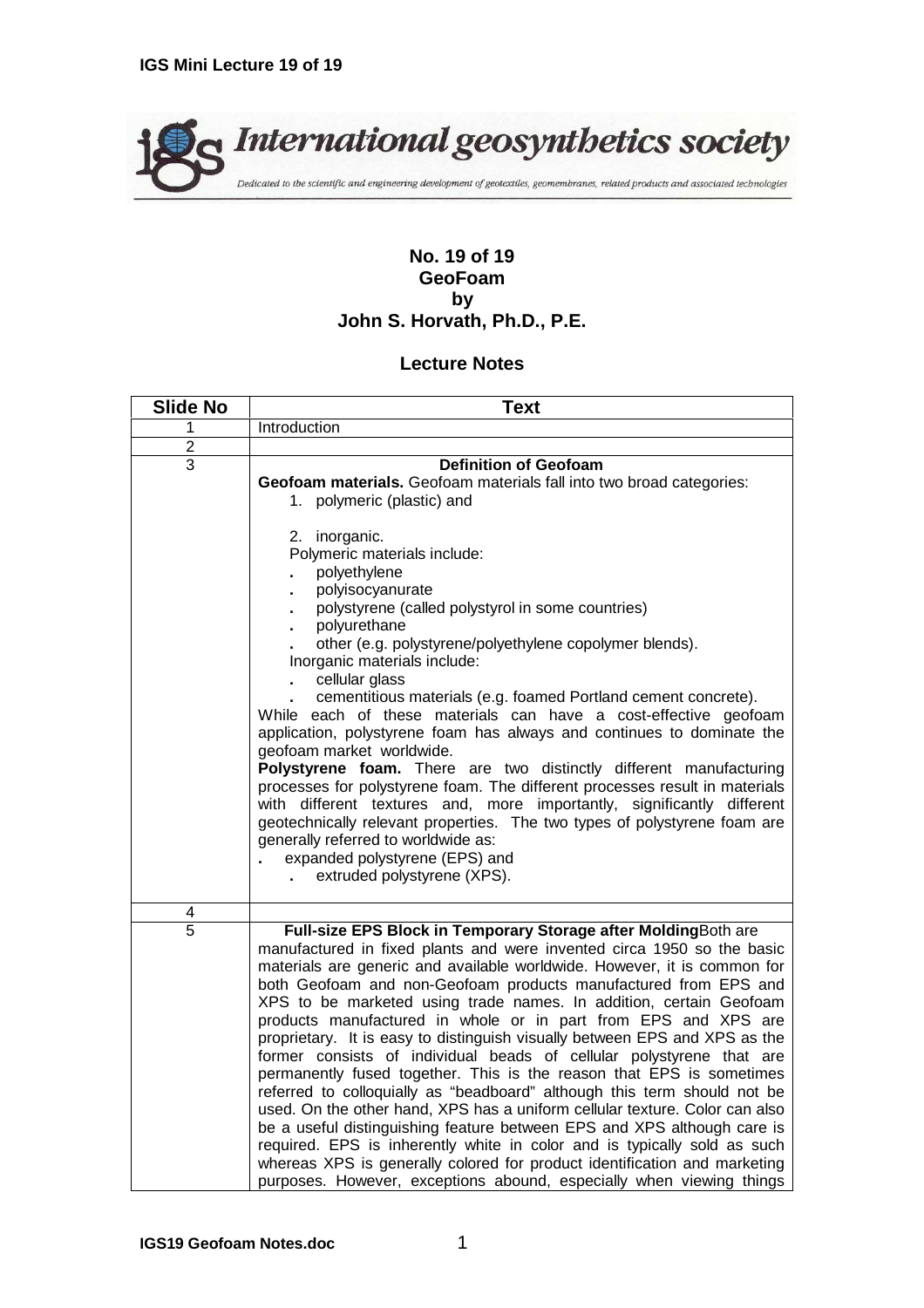|        | globally. In some countries (Canada and the United Kingdom are noteworthy<br>examples) EPS is sometimes colored for Geofoam marketing purposes.<br>However, the colors used can conflict with practice in other countries. For<br>example, pink is used in the U.K. for a particular EPS product that is sold<br>exclusively for Geofoam applications whereas in the U.S.A. the same color<br>is used for a brand of XPS products used for both Geofoam and non<br>Geofoam purposes. Therefore, texture, not color, should always be used as<br>the primary distinguishing feature between EPS and XPS.                                                                                                                                                                                                                                                                                                                                                                                                                                                                                                                                                                                                                                                                                                                                                                                                                                                                                                                                                                                                                                                                                                                                                                                                                                                                                                                                                                                                                                                                                                                                                                                                                                                                                                                                                                                                                                                                                                                                                                                                                                                                                                                                                                                                                                                                                                                                                                                                                                                                                                                                                                                                                                                                                                                                                                                                                                                                                                                                                                                                                                                                                                            |
|--------|--------------------------------------------------------------------------------------------------------------------------------------------------------------------------------------------------------------------------------------------------------------------------------------------------------------------------------------------------------------------------------------------------------------------------------------------------------------------------------------------------------------------------------------------------------------------------------------------------------------------------------------------------------------------------------------------------------------------------------------------------------------------------------------------------------------------------------------------------------------------------------------------------------------------------------------------------------------------------------------------------------------------------------------------------------------------------------------------------------------------------------------------------------------------------------------------------------------------------------------------------------------------------------------------------------------------------------------------------------------------------------------------------------------------------------------------------------------------------------------------------------------------------------------------------------------------------------------------------------------------------------------------------------------------------------------------------------------------------------------------------------------------------------------------------------------------------------------------------------------------------------------------------------------------------------------------------------------------------------------------------------------------------------------------------------------------------------------------------------------------------------------------------------------------------------------------------------------------------------------------------------------------------------------------------------------------------------------------------------------------------------------------------------------------------------------------------------------------------------------------------------------------------------------------------------------------------------------------------------------------------------------------------------------------------------------------------------------------------------------------------------------------------------------------------------------------------------------------------------------------------------------------------------------------------------------------------------------------------------------------------------------------------------------------------------------------------------------------------------------------------------------------------------------------------------------------------------------------------------------------------------------------------------------------------------------------------------------------------------------------------------------------------------------------------------------------------------------------------------------------------------------------------------------------------------------------------------------------------------------------------------------------------------------------------------------------------------------------|
| 6      |                                                                                                                                                                                                                                                                                                                                                                                                                                                                                                                                                                                                                                                                                                                                                                                                                                                                                                                                                                                                                                                                                                                                                                                                                                                                                                                                                                                                                                                                                                                                                                                                                                                                                                                                                                                                                                                                                                                                                                                                                                                                                                                                                                                                                                                                                                                                                                                                                                                                                                                                                                                                                                                                                                                                                                                                                                                                                                                                                                                                                                                                                                                                                                                                                                                                                                                                                                                                                                                                                                                                                                                                                                                                                                                    |
| 7<br>8 | Geosynthetic Functions of GeofoamGeofoam functionsIntroduction.<br>Design by function is recognized as the appropriate design philosophy for<br>any type of geosynthetic so understanding the functions that geofoams can<br>provide is the first step in designing with geofoam. One of the reasons EPS<br>is the geofoam material of choice worldwide is that it is the only geofoam<br>material that can technically and economically provide any and all of the<br>geosynthetic functions that have been identified to date for geofoam. XPS<br>(and other geofoam materials) have much more limited application where<br>they are cost effective. In addition, EPS is a relatively simple material to<br>manufacture and is available worldwide which adds to its position as the<br>predominant geofoam material.<br>The following are the geofoam functions provided by EPS organized by<br>chronological usage and approximate date of initial use. Where appropriate,<br>the alternative use of XPS (the most commonly used geofoam material after<br>EPS) to provide that function is also noted.<br>Thermal Insulation (1960s). This is the one function where both EPS and<br>XPS are often competitive in practice. The large relative volume<br>approximately 98%) of gas enclosed in the cells of EPS and XPS provides a<br>significant thermal-insulative value and is the reason these materials were<br>developed in the first place circa 1950.<br>Lightweight Fill (1970s). EPS can have a density as low as $~10$ kg/m <sup>3</sup><br>which is less than 1% of that of normal earth materials (soil and rock). For<br>this reason, this function is sometimes referred to as ultralightweight fill.<br>Despite its low density, the stiffness and strength of EPS can be sufficient to<br>support motor vehicles, trains, airplanes, and even lightly loaded buildings.<br>Thus EPS geofoam is useful as a lightweight fill material.<br>Fluid Transmission (1970s). This is the one geofoam function that<br>duplicates a common function of other types of geosynthetics. The geofoam<br>material can either be inherently highly permeable (most geofoam materials,<br>including EPS and XPS, are not) or, more commonly, the final EPS or XPS<br>geofoam product can be shaped or cut so as to contain voids or channels<br>for the fluid to flow through.<br>Vibration Damping (1980s). The relatively high stiffness to density ratio of<br>EPS geofoam materials makes it relatively efficient at damping the small-<br>amplitude ground vibrations and even air-borne noise from motor vehicles<br>and trains.<br>Compressible Inclusion (1980s). EPS can be formulated to be highly<br>compressible and thus efficient for use behind or above rigid/non-yielding<br>structures. This allows what is called controlled yielding (movement) of the<br>adjacent soil or rock which in turn reduces the load on the structure. The<br>classical soil mechanics phenomenon of arching is one type of yielding that<br>can be induced using a compressible inclusion as is the development of the<br>active earth pressure state behind an otherwise non-yielding wall.<br>Structural (1990s). This function relates to some of the newest and still<br>emerging (as of 1998) uses of geofoam such as panels of EPS as facing for<br>mechanically stabilized earth walls (MSEW) and a variety of EPS and XPS<br>products used as formwork for poured-in place reinforced concrete walls.<br><b>Overall analytical approach</b><br>One of the factors that often inhibits the use of geosynthetics by those<br>unfamiliar with them is uncertainty over how to analytically deal with the |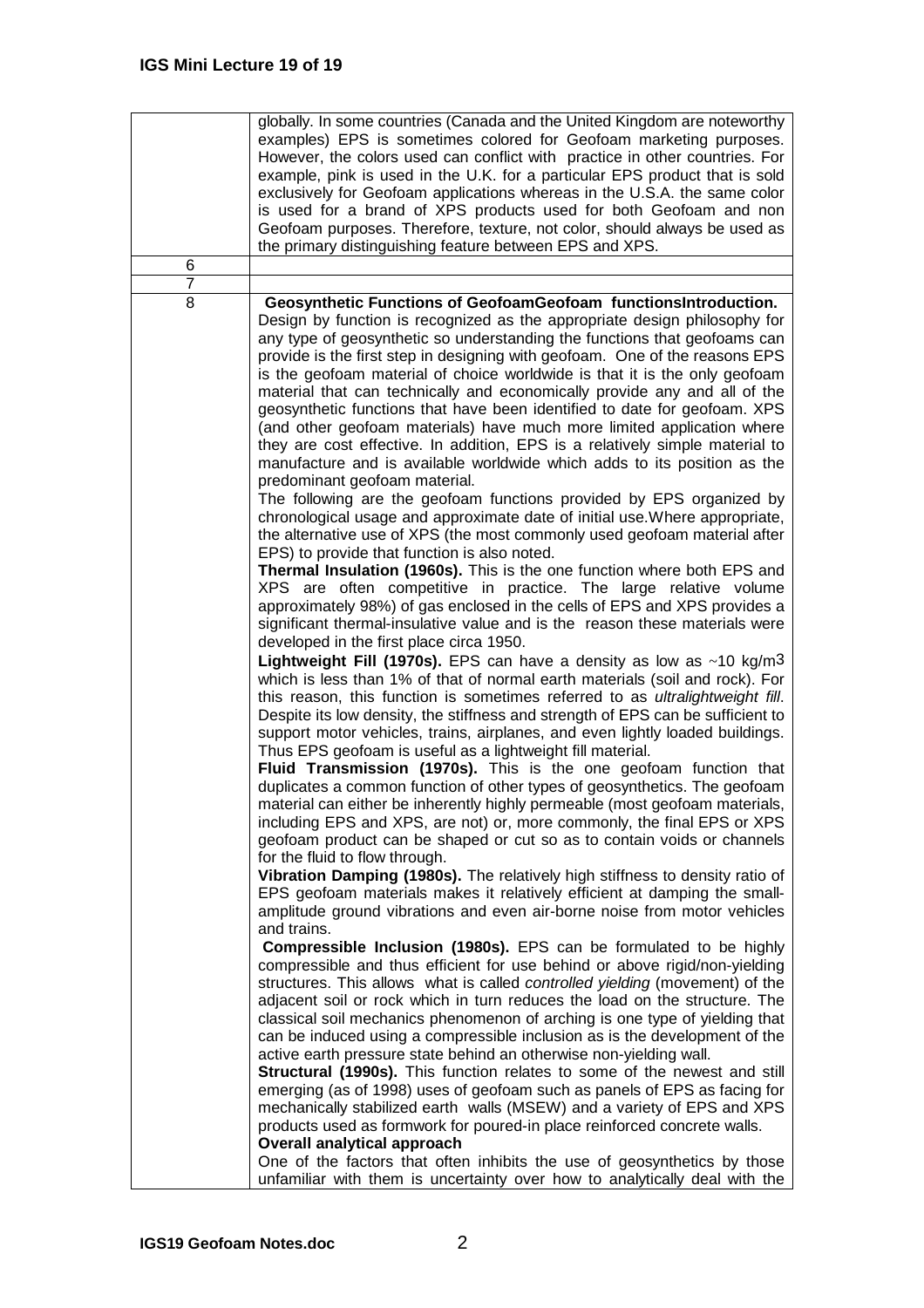|         | geosynthetic. In this context it is useful to point out that designing with<br>Geofoam is best approached by considering the geofoam to be an<br>equivalent earth material with engineering properties and parameters such<br>as density, Young's modulus, Poisson's ratio, and coefficient of thermal<br>conductivity that are conceptually identical, although numerically different,<br>than earth materials with which the design professional is more familiar. As<br>geotechnical engineering analytical methodologies for<br>a result, normal<br>settlement, slope stability, and heat flow (to name but a few) can generally<br>be applied with little or no modification to problems that incorporate<br>geofoam. In fact, because many geofoam materials are both<br>more<br>predictable as well as simpler in their behavior compared to normal earth<br>materials designing with geofoam easier than designing with soil and rock.                                                                                                                                                                                                                                                                                                                                                                                                                                                                                                       |
|---------|------------------------------------------------------------------------------------------------------------------------------------------------------------------------------------------------------------------------------------------------------------------------------------------------------------------------------------------------------------------------------------------------------------------------------------------------------------------------------------------------------------------------------------------------------------------------------------------------------------------------------------------------------------------------------------------------------------------------------------------------------------------------------------------------------------------------------------------------------------------------------------------------------------------------------------------------------------------------------------------------------------------------------------------------------------------------------------------------------------------------------------------------------------------------------------------------------------------------------------------------------------------------------------------------------------------------------------------------------------------------------------------------------------------------------------------------------|
| 9<br>10 | <b>Hidden Slide</b>                                                                                                                                                                                                                                                                                                                                                                                                                                                                                                                                                                                                                                                                                                                                                                                                                                                                                                                                                                                                                                                                                                                                                                                                                                                                                                                                                                                                                                  |
| 11      |                                                                                                                                                                                                                                                                                                                                                                                                                                                                                                                                                                                                                                                                                                                                                                                                                                                                                                                                                                                                                                                                                                                                                                                                                                                                                                                                                                                                                                                      |
| 12      | <b>Geofoam Insulated Road Pavement under Construction in</b><br>NorwayBecause geofoam can be constructed with a vertical side slope, a<br>geofoam fill requires less area or right of way for the finished structure. This<br>reduces the cost as well as the social/political and environmental impact of<br>land acquisition for a project.<br>Use of geofoam usually allows other parts or components of the<br>overall structure to be reduced in cost or even eliminated. This is because<br>geofoam imposes much smaller loads on an adjacent structure.<br>Use of geofoam generally does not require ancillary ground<br>improvement strategies (e.g. wick drains and preloading on soft soil).<br>A geofoam alternative achieves additional constructability cost reductions<br>because it:<br>proceeds faster due to the very low density of geofoam and concomitant<br>ease of placement,<br>. does not require highly skilled and expensive labor for construction,<br>. generally requires minimal heavy equipment, and<br>is significantly less affected by weather compared to traditional<br>earthwork.<br>Finally, when life-cycle (operational) and other post-construction costs (e.g.<br>future maintenance) are considered as they should always be, the geofoam<br>alternative further reduces costs because of:<br>typically reduced maintenance requirements,<br>lower energy consumption for operation (where relevant), and |
|         | generally superior overall performance of the final structure.<br>The need to consider all costs of a design alternative is very important. An<br>excellent example of how this concept was applied to a problem involving                                                                                                                                                                                                                                                                                                                                                                                                                                                                                                                                                                                                                                                                                                                                                                                                                                                                                                                                                                                                                                                                                                                                                                                                                           |
|         | insulated road pavements can be found in the paper by Doré et al. (1995).                                                                                                                                                                                                                                                                                                                                                                                                                                                                                                                                                                                                                                                                                                                                                                                                                                                                                                                                                                                                                                                                                                                                                                                                                                                                                                                                                                            |
| 13      | Existing Railroad Track being thermally insulated with Geofoam in<br><b>Norway</b><br><b>EXAMPLES OF GEOFOAM APPLICATIONS</b><br><b>Thermal insulation</b>                                                                                                                                                                                                                                                                                                                                                                                                                                                                                                                                                                                                                                                                                                                                                                                                                                                                                                                                                                                                                                                                                                                                                                                                                                                                                           |
|         | Thermal insulation is useful in any application where it is desired to restrict<br>the flow of heat. This may be either for conservation of energy consumption<br>during operation of the structure, construction-cost savings, or for improved<br>geotechnical performance of the structure. Contrary to many perceptions,<br>geofoam thermal insulation can be used cost effectively in any climate and<br>not just those subjected to seasonal or permanent cold weather.<br>Examples of types of structures where geofoam thermal insulation has been<br>used include:<br>building basements (all climates),<br>refrigerated buildings (all climates),                                                                                                                                                                                                                                                                                                                                                                                                                                                                                                                                                                                                                                                                                                                                                                                           |
|         | cold-liquid storage tanks (all climates),<br>clay liners of landfills (all climates),<br>Road/airfield pavements and railways (cold climates) (See Slide)                                                                                                                                                                                                                                                                                                                                                                                                                                                                                                                                                                                                                                                                                                                                                                                                                                                                                                                                                                                                                                                                                                                                                                                                                                                                                            |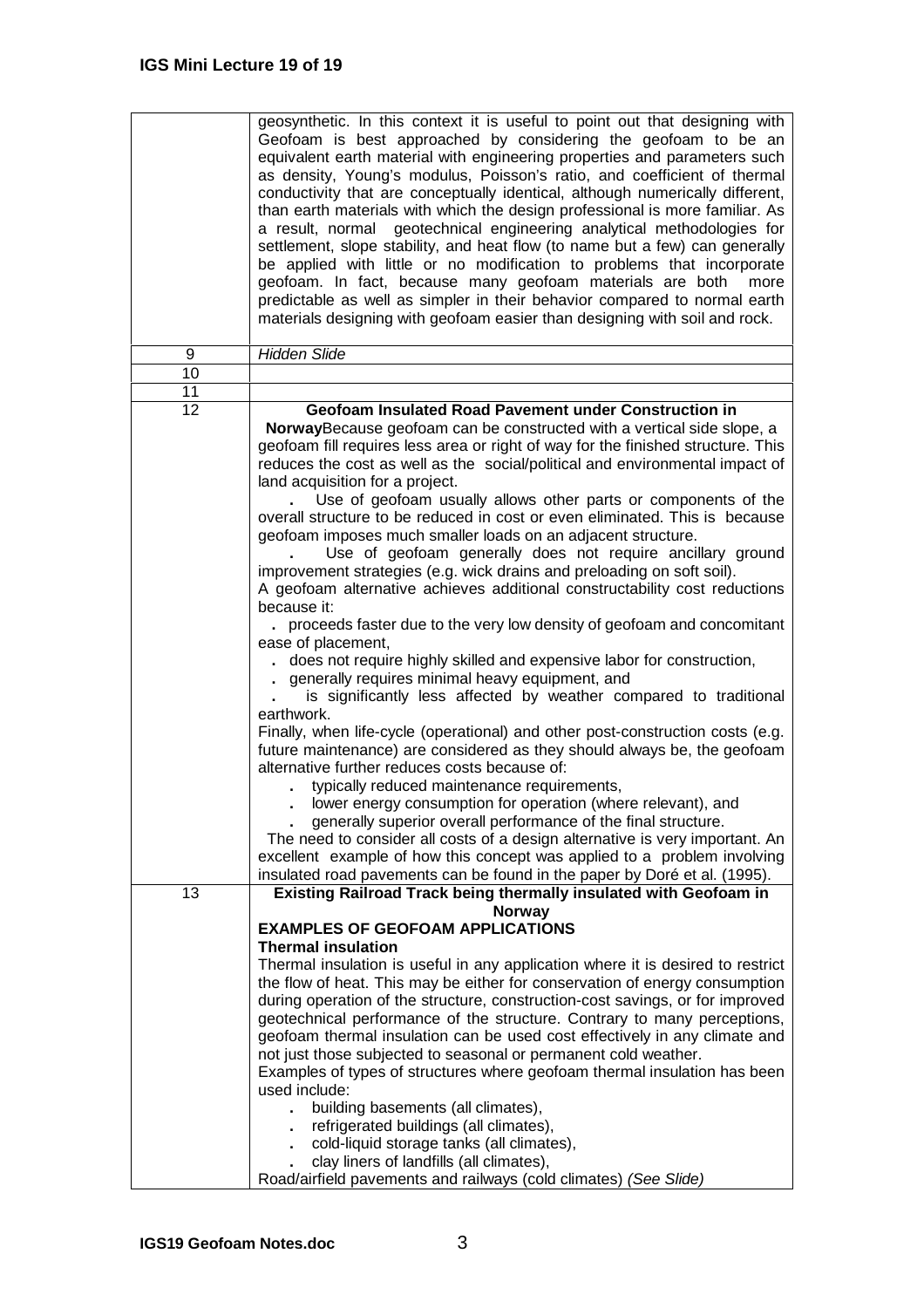| 14              | •Building foundations (cold climates)<br>•Sewage/water-supply/oil pipelines (cold climates)<br>Most thermal insulation applications use relatively thin (50 to 100 mm thick)<br>panels of geofoam. The products used tend to be either panels of EPS of<br>desired thickness that are factory cut from full-size blocks or XPS panels<br>manufactured directly to the desired thickness.<br>Lightweight fillGeofoam can be useful as a lightweight fill material in any<br>application where the very low density can be advantageous. This includes<br>under normal gravity stresses but particularly under dynamic loading such<br>as seismic. Typical applications to date include:                                                                                                                                                                                                                                                                                                                                                                                                                                                                                                                        |
|-----------------|---------------------------------------------------------------------------------------------------------------------------------------------------------------------------------------------------------------------------------------------------------------------------------------------------------------------------------------------------------------------------------------------------------------------------------------------------------------------------------------------------------------------------------------------------------------------------------------------------------------------------------------------------------------------------------------------------------------------------------------------------------------------------------------------------------------------------------------------------------------------------------------------------------------------------------------------------------------------------------------------------------------------------------------------------------------------------------------------------------------------------------------------------------------------------------------------------------------|
| 15              |                                                                                                                                                                                                                                                                                                                                                                                                                                                                                                                                                                                                                                                                                                                                                                                                                                                                                                                                                                                                                                                                                                                                                                                                               |
| 16              |                                                                                                                                                                                                                                                                                                                                                                                                                                                                                                                                                                                                                                                                                                                                                                                                                                                                                                                                                                                                                                                                                                                                                                                                               |
| 17              | Rebuilding a Failed Road Embankment with EPS-block Geofoam<br>in Winter in the U.S.A                                                                                                                                                                                                                                                                                                                                                                                                                                                                                                                                                                                                                                                                                                                                                                                                                                                                                                                                                                                                                                                                                                                          |
|                 | <b>Fluid transmission</b><br>Because fluid transmission is the one geofoam function that duplicates a<br>function available with other types of geosynthetics such as sheet drains<br>and geonets, the applications where geofoam can be cost effective as a<br>drainage product are generally limited to where one or more additional<br>geofoam function such as thermal insulation and/or compressible inclusion<br>can be used beneficially. Examples of where geofoam, either alone or<br>together with geotextiles as part of a drainage geocomposite, have proven<br>to be cost effective include as part of a system for the collection and<br>disposal of:<br>. ground water around:<br>building basements and<br>earth retaining structures; and<br>ground-borne gases (methane, radon) around basements of buildings.<br>Geofoam products used include shape-molded EPS specific to an<br>application as well as panels of EPS block and XPS factory cut with grooves<br>or channels. There is also a material called porous polystyrene block that is<br>made using the same raw material as EPS and used for drainage<br>applications because of its unique (for geofoam) inherent permeability. |
| 18              |                                                                                                                                                                                                                                                                                                                                                                                                                                                                                                                                                                                                                                                                                                                                                                                                                                                                                                                                                                                                                                                                                                                                                                                                               |
| 19              |                                                                                                                                                                                                                                                                                                                                                                                                                                                                                                                                                                                                                                                                                                                                                                                                                                                                                                                                                                                                                                                                                                                                                                                                               |
| 20              |                                                                                                                                                                                                                                                                                                                                                                                                                                                                                                                                                                                                                                                                                                                                                                                                                                                                                                                                                                                                                                                                                                                                                                                                               |
| 21              |                                                                                                                                                                                                                                                                                                                                                                                                                                                                                                                                                                                                                                                                                                                                                                                                                                                                                                                                                                                                                                                                                                                                                                                                               |
| $\overline{22}$ |                                                                                                                                                                                                                                                                                                                                                                                                                                                                                                                                                                                                                                                                                                                                                                                                                                                                                                                                                                                                                                                                                                                                                                                                               |
| 23              | <b>Vibration damping</b><br>Examples where geofoam has been used to provide this function<br>include:<br>attenuation of ground-borne vibrations from:<br>motor vehicles and<br>trains, and<br>attenuation of noise from trains, especially surface light rail (trams) in<br>urban environments.<br>Geofoam products used typically consist either of full-size blocks of EPS or<br>panels cut from a block of EPS.                                                                                                                                                                                                                                                                                                                                                                                                                                                                                                                                                                                                                                                                                                                                                                                            |
| 24              | <b>Compressible Inclusion</b><br>Applications involving the use of geofoam as a compressible inclusion have<br>shown significant diversity even in just the relatively few years that this<br>function has been exploited. To date, applications have been in three<br>categories:<br>1. with earth retaining structures to<br>reduce lateral earth pressures acting on the structure by:<br>allowing strain and concomitant shear-strength mobilization within the<br>retained soil,<br>accommodating volume change of earth materials such as<br>expansive soil or rock or freezing soil, and                                                                                                                                                                                                                                                                                                                                                                                                                                                                                                                                                                                                               |